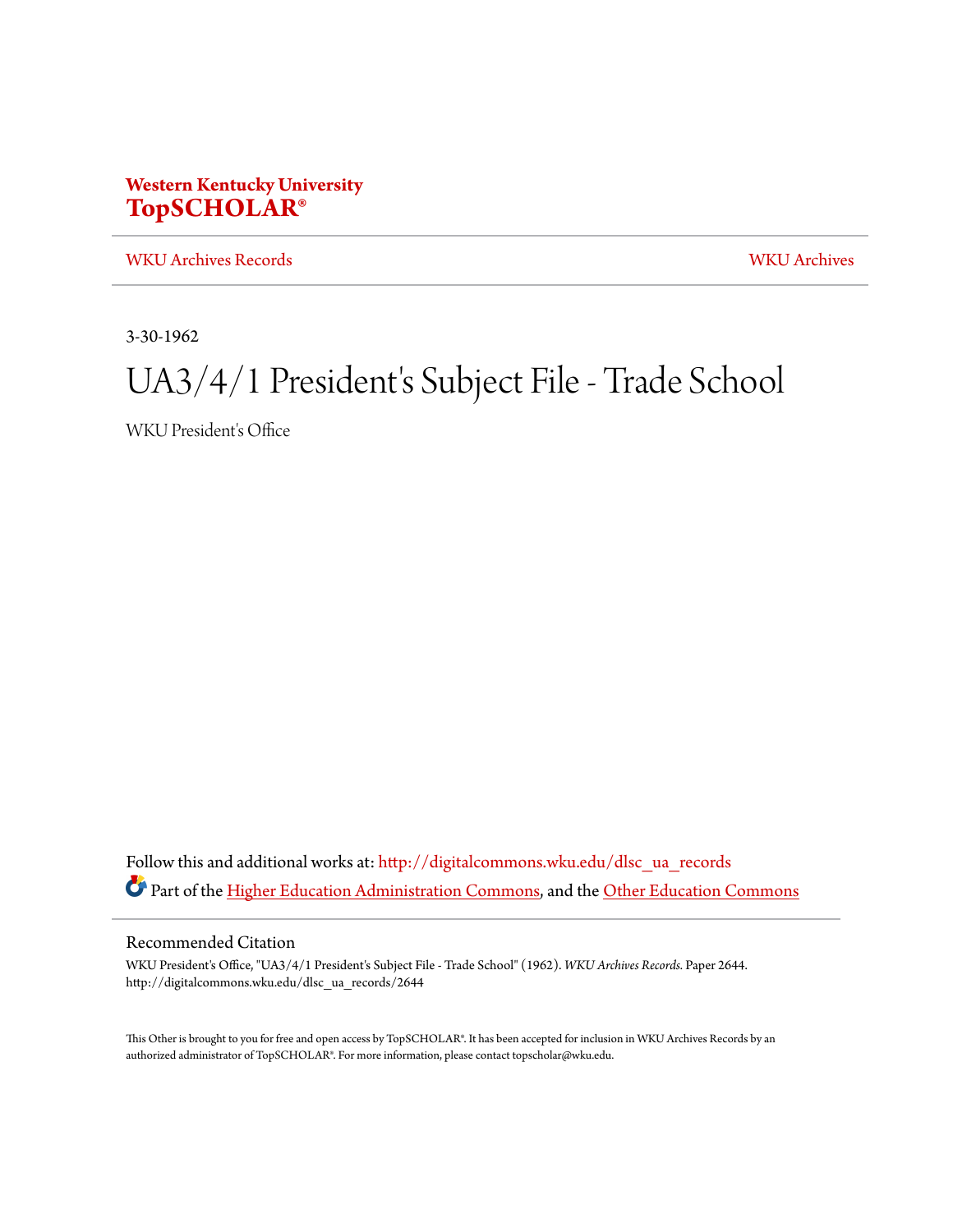



| Mr. Billy Smith<br>TO:                              |                                        |
|-----------------------------------------------------|----------------------------------------|
| DATE:<br>March 31, 1962                             |                                        |
| Please complete necessary<br>action                 | Please telephone<br>President's Office |
| Please reply over your<br>signature                 | Please note and return                 |
| Please prepare reply for<br>President's signature   | ) Please read and advise me            |
| Please furnish information<br>for President's reply | () For your information                |
| Please complete routing                             | For your files                         |